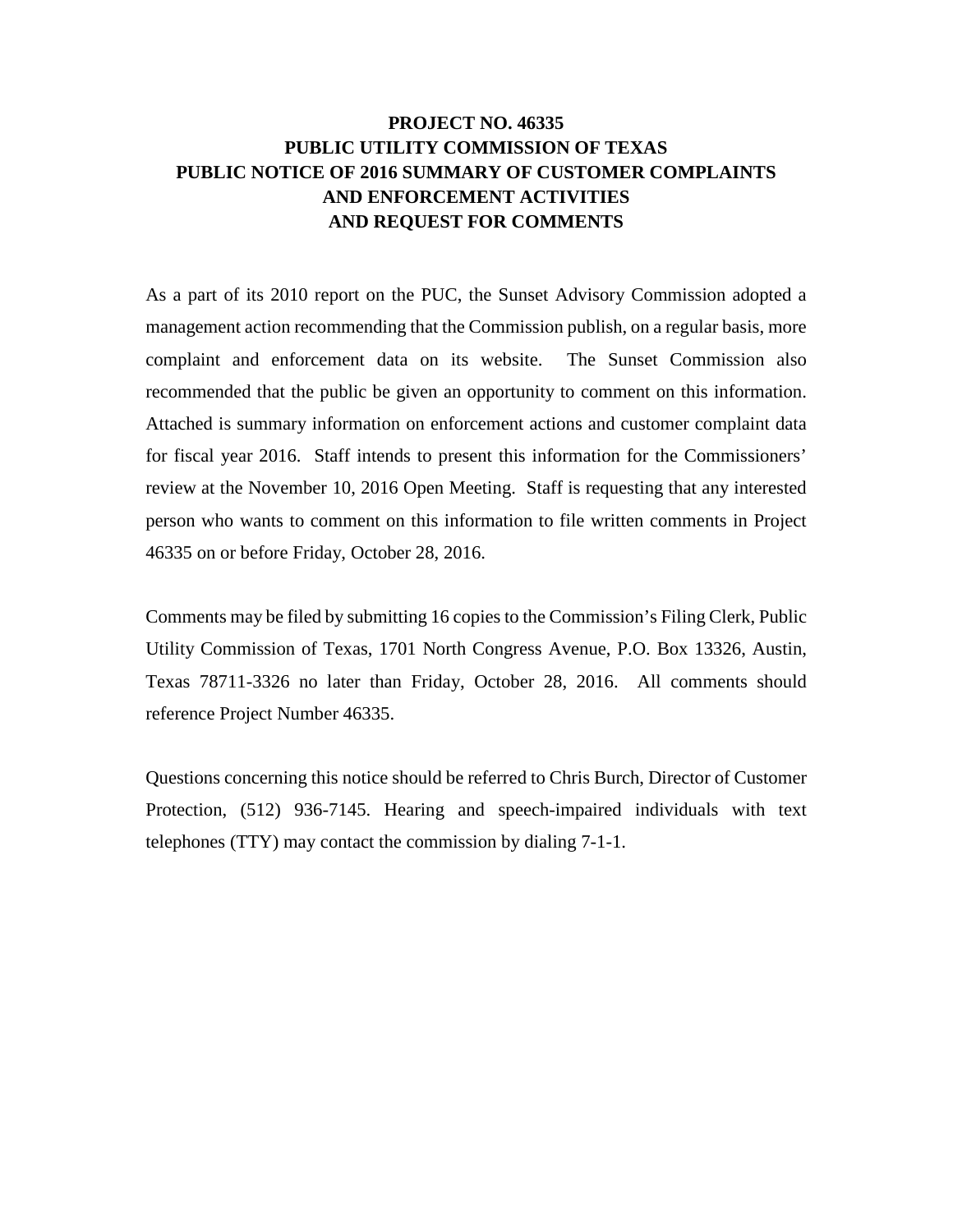**Customer Protection Division** Complaints Received Comparison -- FY 2015 and FY 2016



Customer Protection Division % of Complaints Resulting in Customer Refunds\* - FY 2016

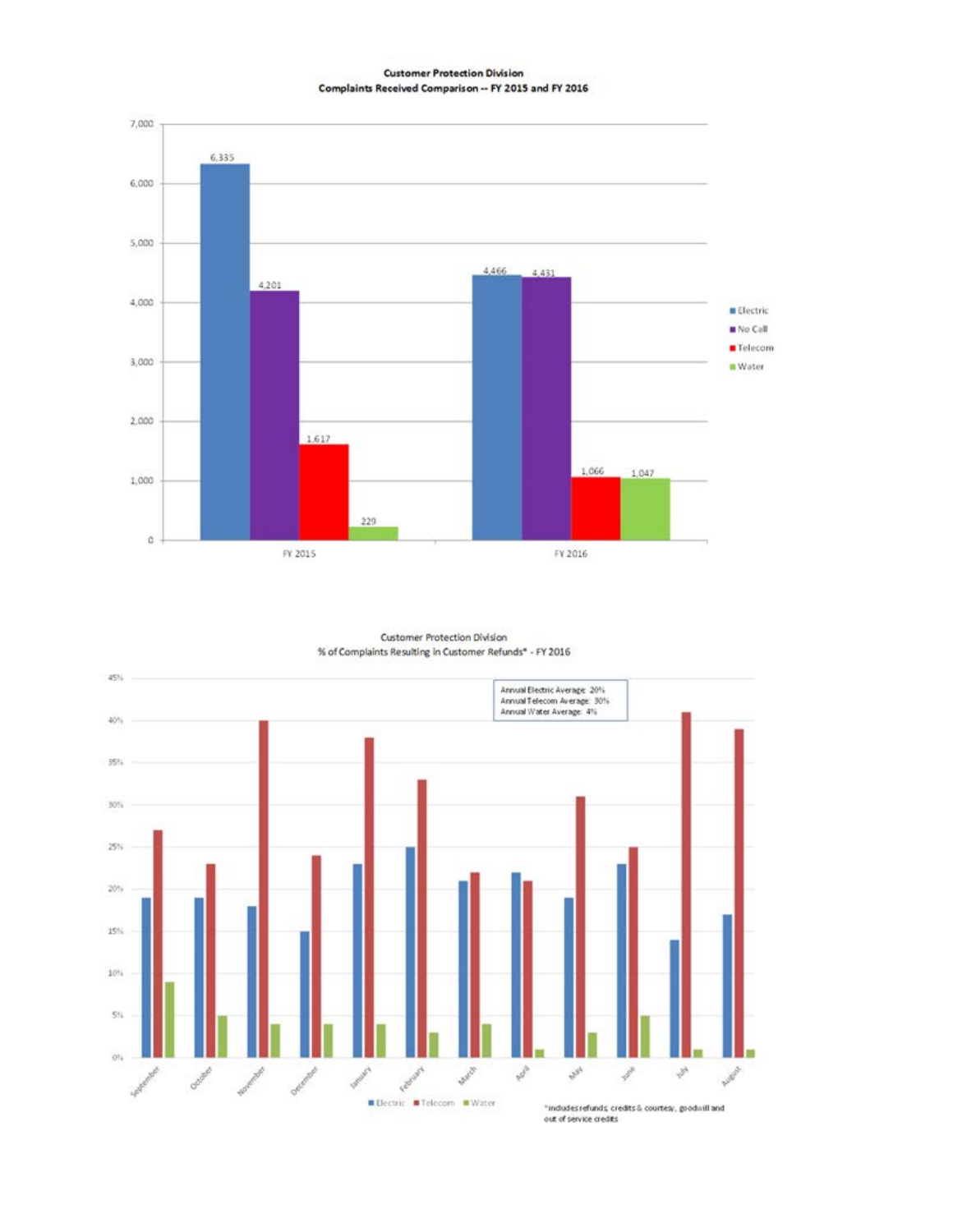Customer Protection Division Average Refund\* - FY 2016



Customer Protection Division Fiscal Year 2016 Complaints Received

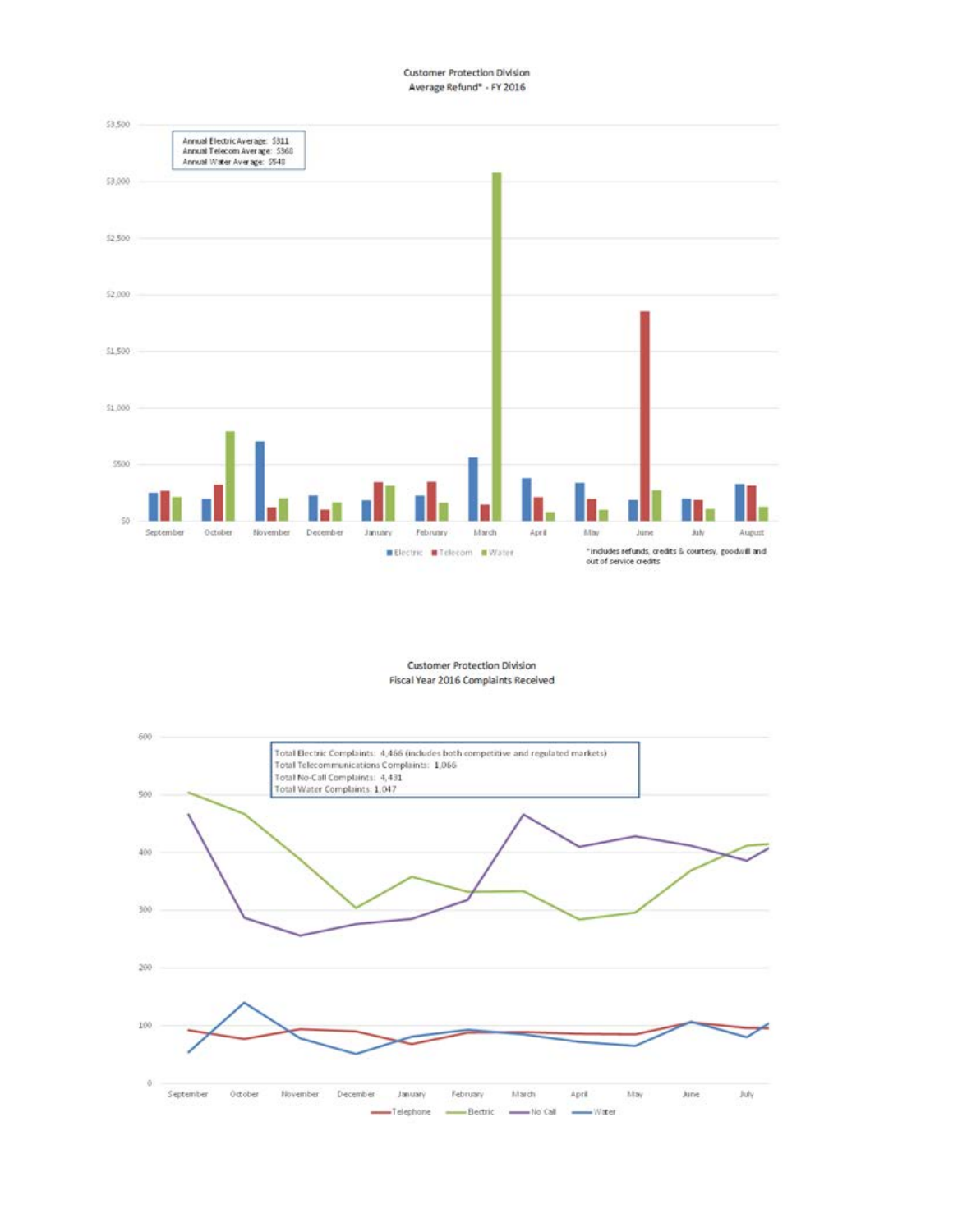**Customer Protection Division** Electric Complaint Categories - FY 2016



**Customer Protection Division** Telecommunications Complaint Categories - FY 2016

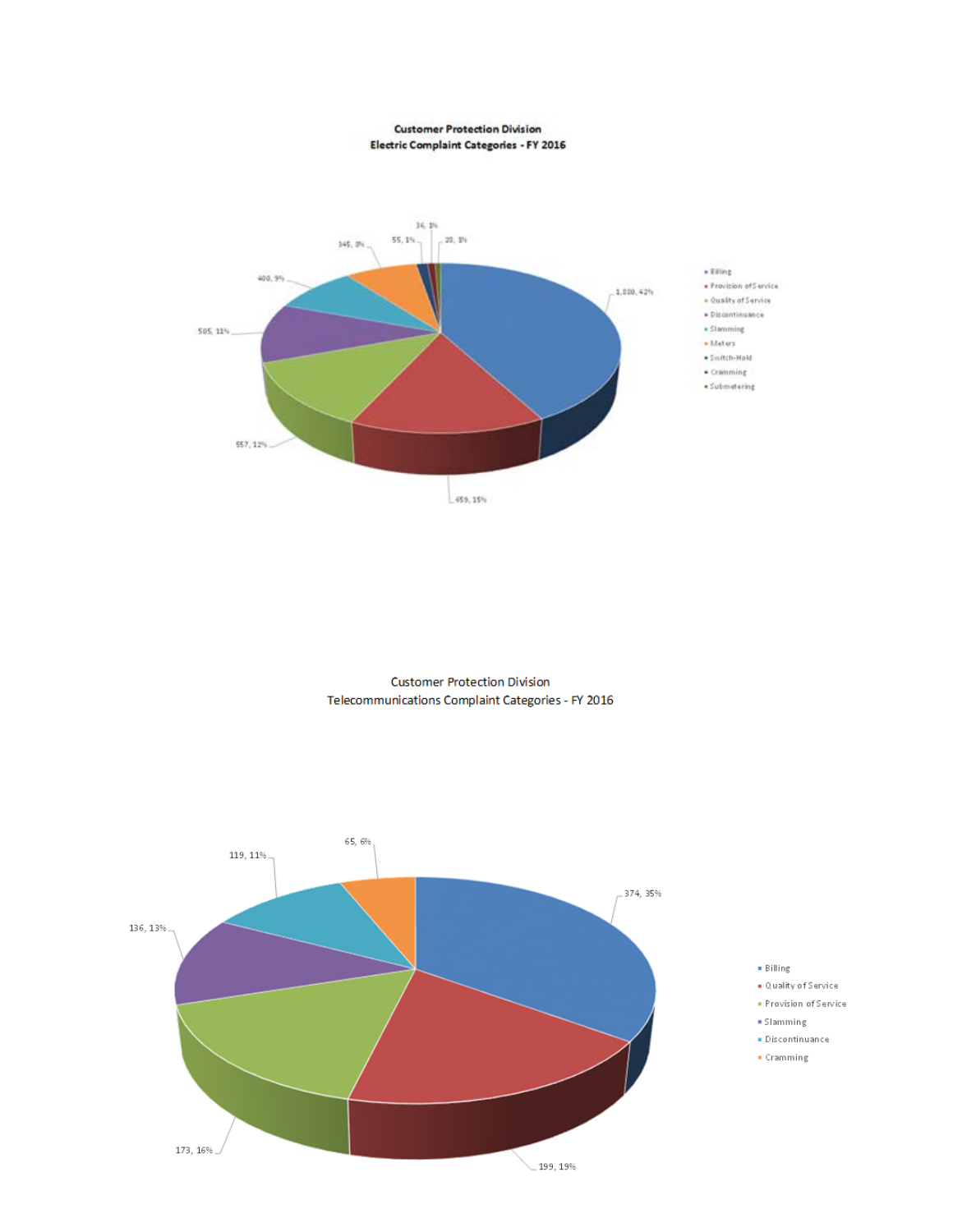#### **Customer Protection Division** Water Complaint Categories - FY 2016

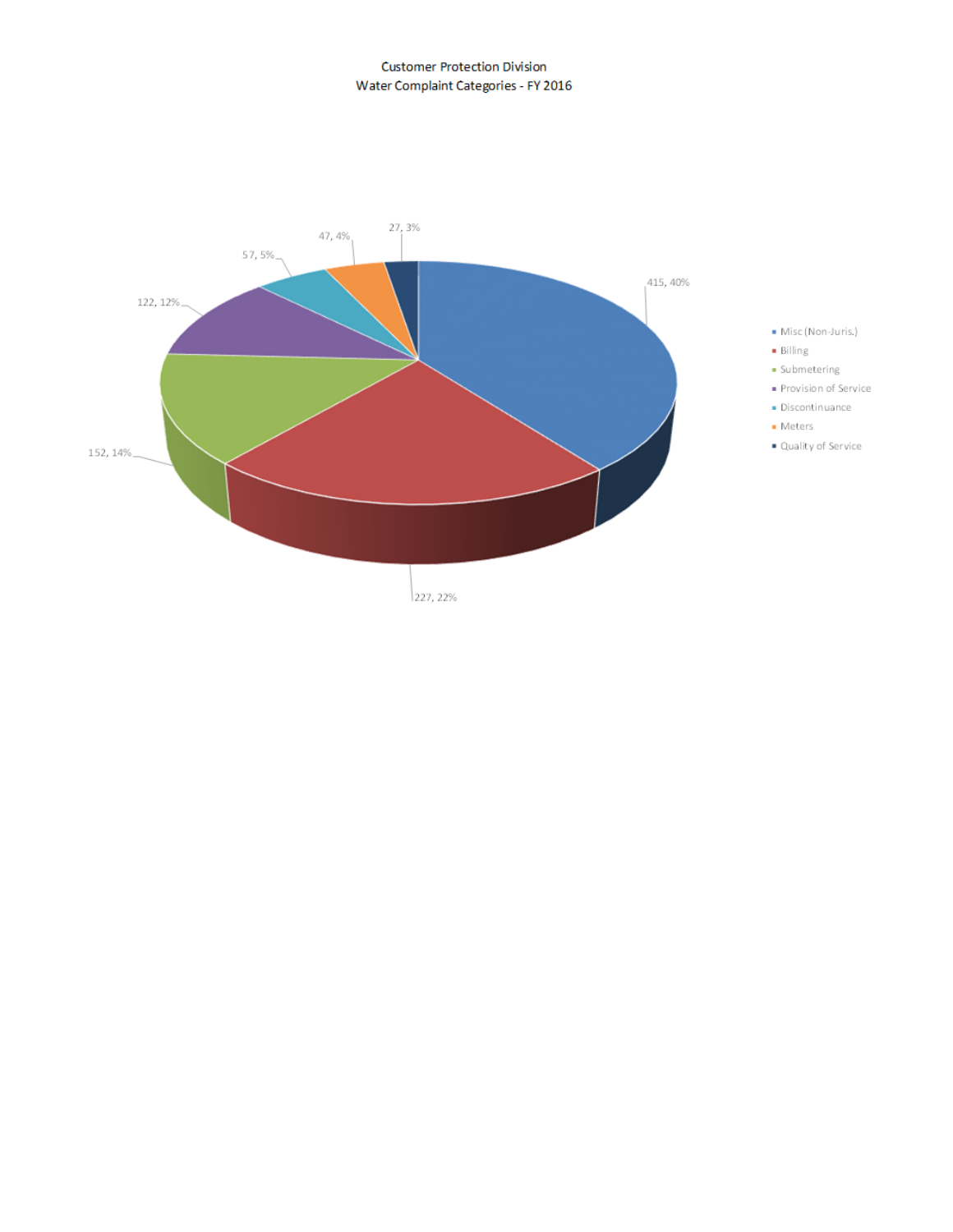# **Total Investigations Opened Within Fiscal Year 2016**



**Total Investigations Opened: 191**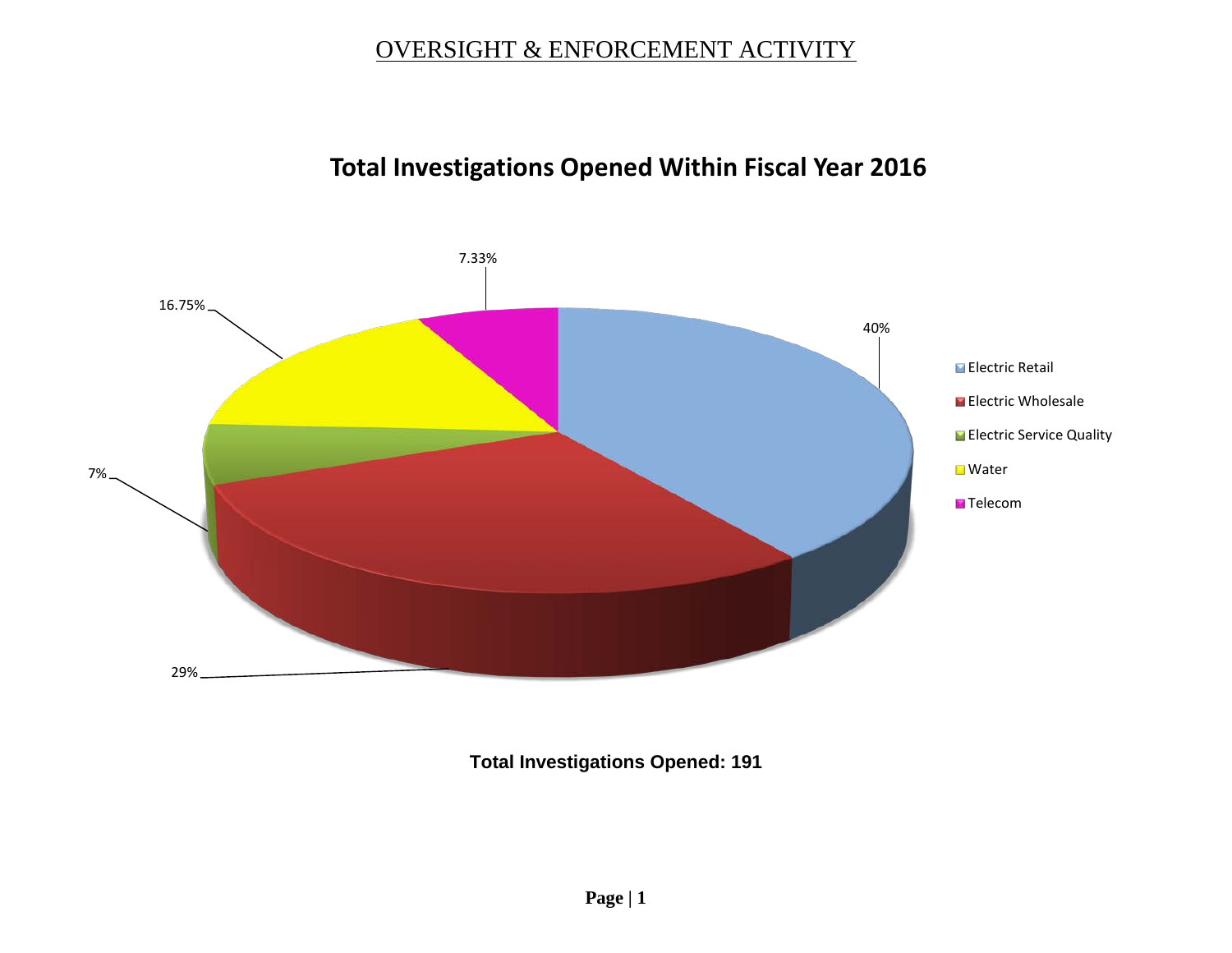# **Total Investigations Closed Within Fiscal Year 2016**



**Total Investigations Closed: 142**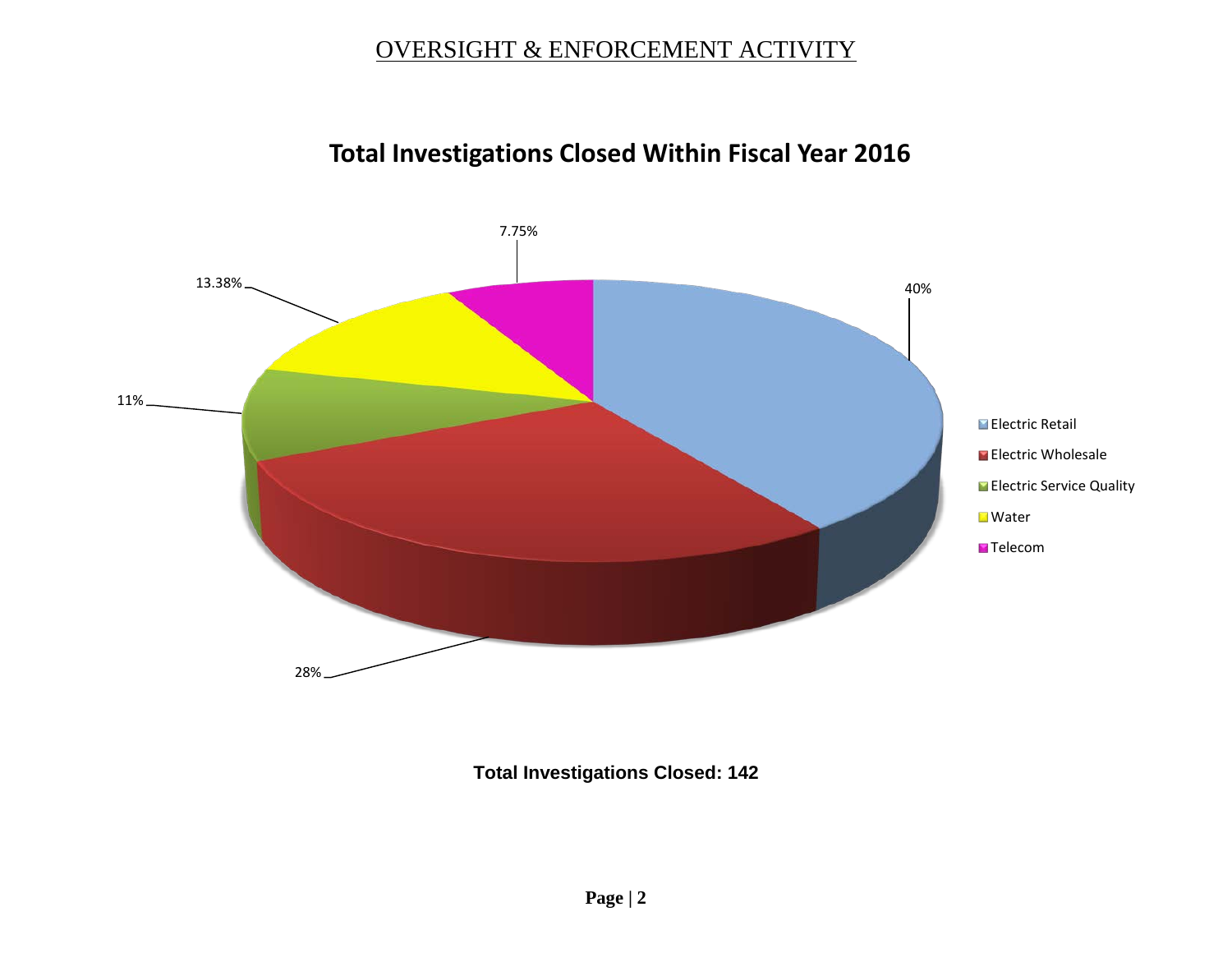

**Total Penalties: \$3,077,500.00**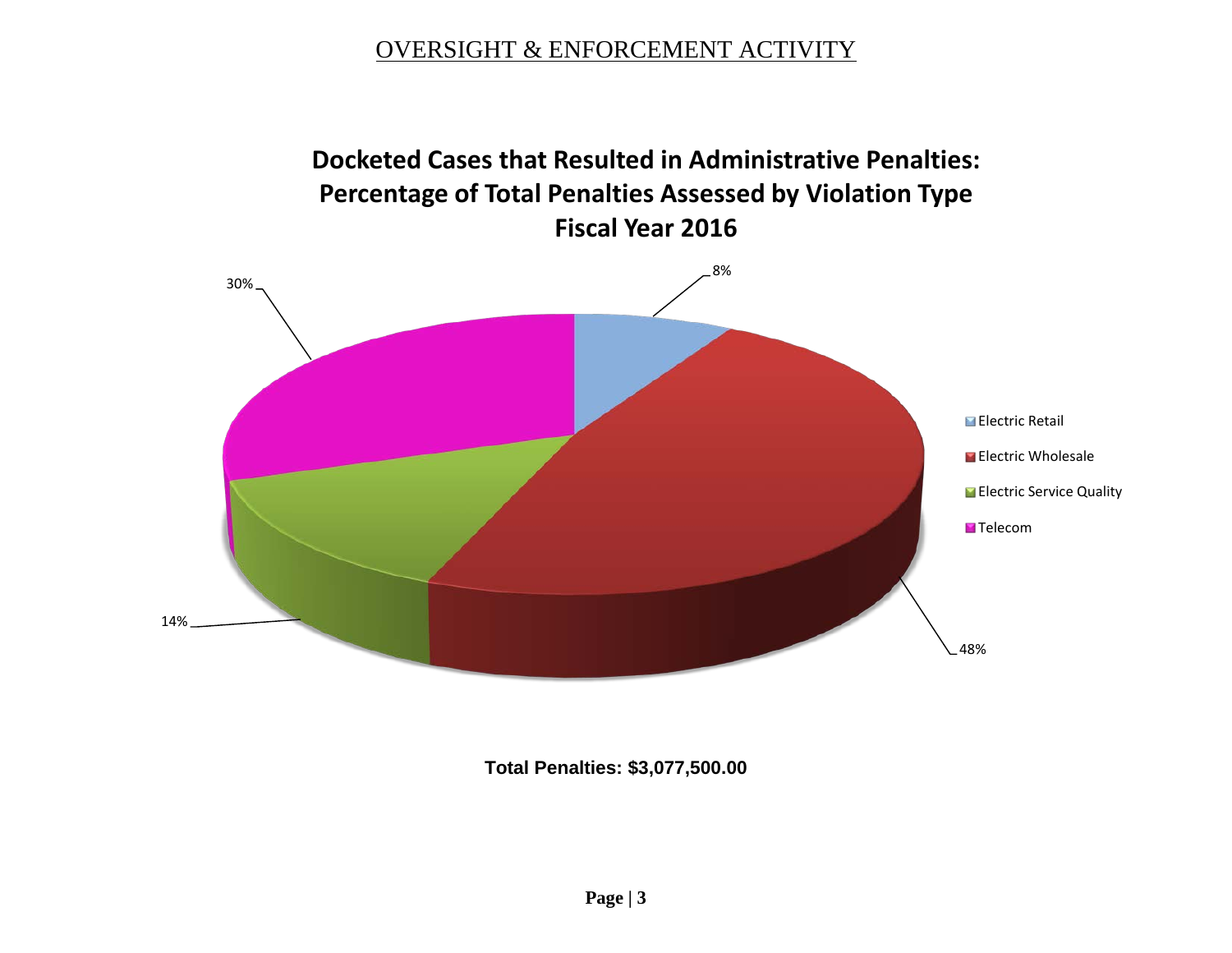

# **Docketed Cases by Violation Type Fiscal Year 2016**

#### **Total Docket Cases: 42**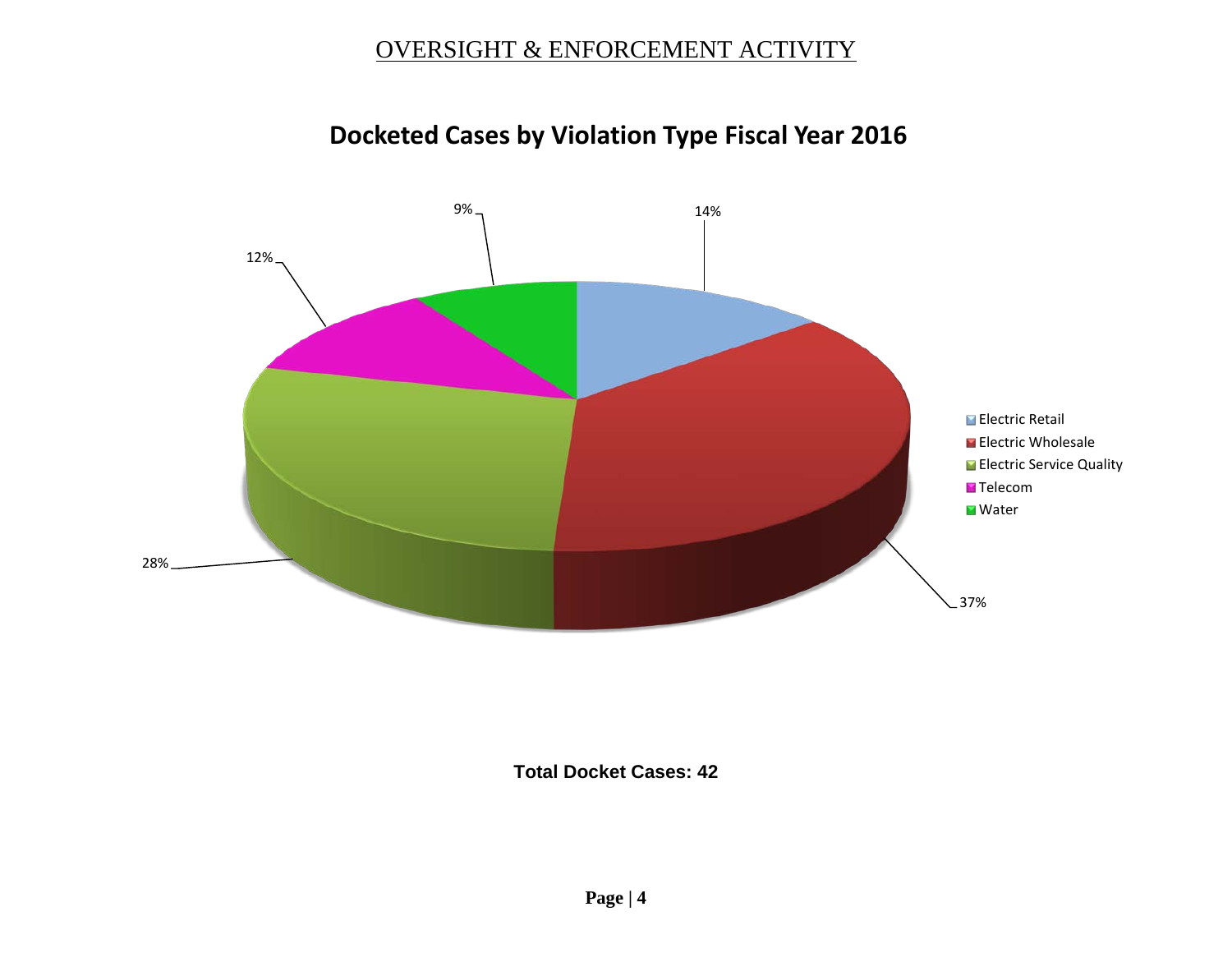# **Investigation Results in Fiscal Year 2016**



#### **Total Investigations With A Finding of A Violation: 74**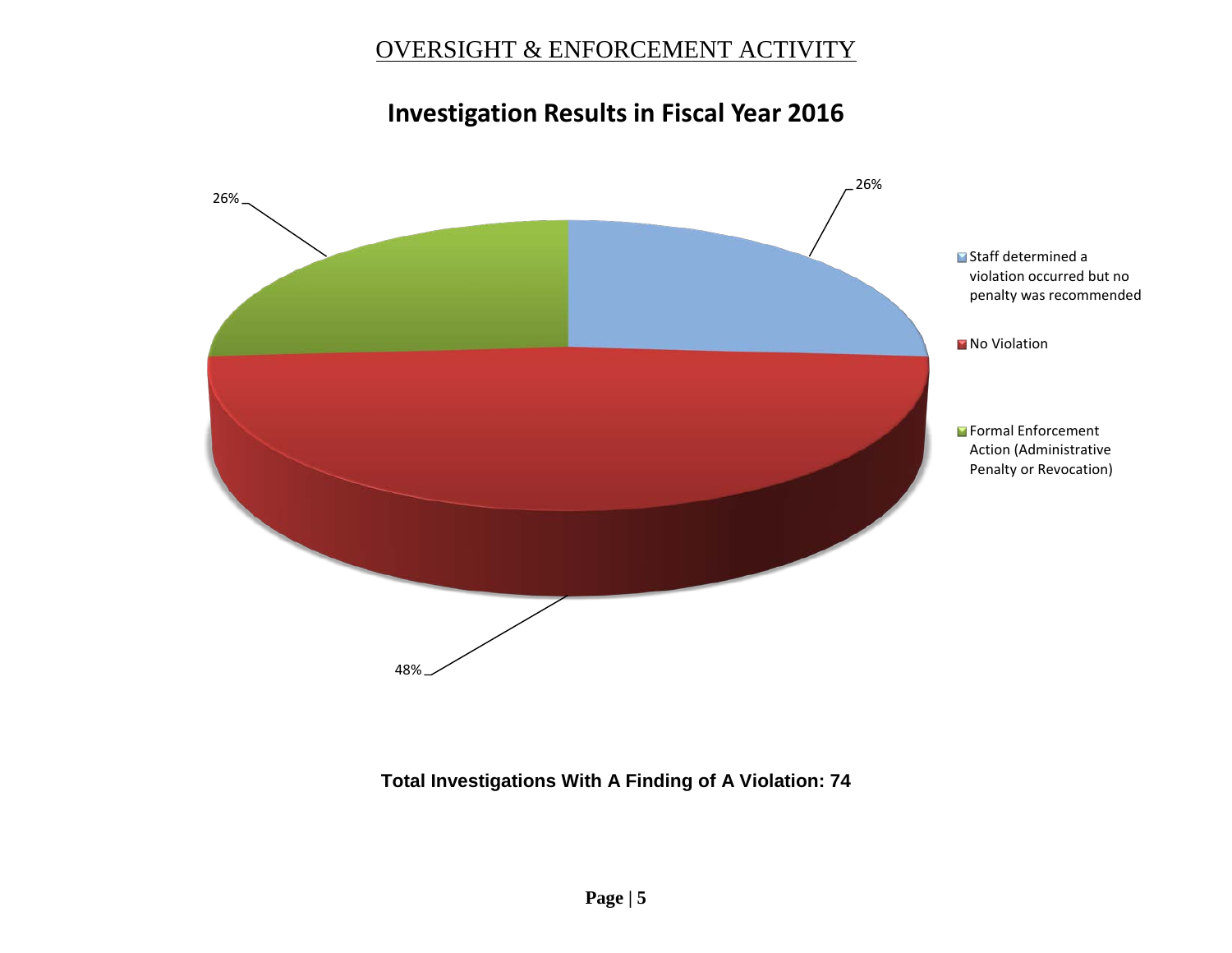#### PUC ENFORCEMENT ACTIVITY REPORT FOR DOCKETED CASES: FISCAL YEAR 2016

| Company                                                | Violation                        | <b>Docket</b> | <b>Final Order</b> | <b>Penalty P/R</b> | <b>Violation Type</b>           | <b>Settlement/Contested Case</b> | Certificate                      |
|--------------------------------------------------------|----------------------------------|---------------|--------------------|--------------------|---------------------------------|----------------------------------|----------------------------------|
| <b>AEP - SWEPCO</b>                                    | Reliability of Service           | 45029         | Date<br>09/11/2015 | \$7,000.00 {P}     | <b>Electric Service Quality</b> | <b>Agreed Settlement</b>         | <b>Revoked</b><br>N <sub>o</sub> |
| AEP - TCC                                              | Reliability of Service           | 45362         | 12/18/2015         | $$57,000.00$ {P}   | <b>Electric Service Quality</b> | <b>Agreed Settlement</b>         | No                               |
| AEP - TNC                                              | Reliability of Service           | 45363         | 12/18/2015         | $$25,000.00$ {P}   | <b>Electric Service Quality</b> | <b>Agreed Settlement</b>         | N <sub>0</sub>                   |
| <b>AEP SWEPCO</b>                                      | Reliability of Service           | 46117         | 08/25/2015         | $$23,000.00$ {P}   | <b>Electric Service Quality</b> | <b>Agreed Settlement</b>         | N <sub>0</sub>                   |
| <b>AEP Texas</b>                                       | <b>ERCOT Protocols</b>           | 46162         | 08/25/2015         | $$25,000.00$ {P}   | <b>Electric Wholesale</b>       | Agreed Settlement                | No                               |
| Aero Valley                                            | TWC Rules/Licensing              | 45277         | 04/25/2016         | \$0.00             | Water                           | Revocation                       | Yes                              |
| American Electric Power Service<br>Corporation (AEP)   | <b>ERCOT Protocols</b>           | 45569         | 03/25/2016         | \$215,000.00 {P}   | Electric Wholesale              | <b>Agreed Settlement</b>         | No                               |
| Calpine Corporation                                    | <b>ERCOT Protocols</b>           | 45256         | 11/20/2016         | \$67,500.00 {P}    | Electric Wholesale              | <b>Agreed Settlement</b>         | N <sub>0</sub>                   |
| <b>CENTERPOINT</b>                                     | Reliability of Service           | 46001         | 07/01/2016         | $$27,000.00$ {P}   | <b>Electric Service Quality</b> | <b>Agreed Settlement</b>         | N <sub>0</sub>                   |
| <b>CENTERPOINT</b>                                     | Reliability of Service           | 45103         | 11/06/2015         | $$8,000.00$ {P}    | <b>Electric Service Quality</b> | <b>Agreed Settlement</b>         | No                               |
| Centerpoint                                            | <b>Customer Protection Rules</b> | 45895         | 06/13/2016         | \$60,000.00 {P}    | <b>Electrical Retail</b>        | <b>Agreed Settlement</b>         | N <sub>0</sub>                   |
| Channelview Cogeneration                               | <b>ERCOT Protocols</b>           | 45024         | 09/11/2015         | \$83,000.00 {P}    | <b>Electrical Wholesale</b>     | <b>Agreed Settlement</b>         | N <sub>0</sub>                   |
| City of Austin dba Austin Energy                       | <b>ERCOT Protocols</b>           | 45493         | 03/07/2016         | \$40,000.00 {P}    | <b>Electrical Wholesale</b>     | Agreed Settlement                | N <sub>0</sub>                   |
| City of Garland                                        | <b>ERCOT Protocols</b>           | 45600         | 03/25/2016         | $$10,000.00$ {P}   | <b>Electrical Wholesale</b>     | <b>Agreed Settlement</b>         | N <sub>0</sub>                   |
| <b>Cogent Communications</b>                           | <b>TAC Rules</b>                 | 46008         | 07/21/2016         | \$0.00             | Telecom                         | Revocation                       | Yes                              |
| Consolidated Communications of<br><b>Texas Company</b> | Reliability of Service           | 45896         | 06/13/2016         | $$5,000.00$ {P}    | <b>Electric Service Quality</b> | <b>Agreed Settlement</b>         | No                               |
| <b>CPS ENERGY</b>                                      | <b>ERCOT Protocols</b>           | 45204         | 11/06/2015         | \$32,500.00 {P}    | <b>Electrical Wholesale</b>     | <b>Agreed Settlement</b>         | N <sub>0</sub>                   |
| EL PASO ELECTRIC COMPANY                               | Reliability of Service           | 46172         | 08/25/2016         | $$7,000.00$ {P}    | <b>Electric Service Quality</b> | <b>Agreed Settlement</b>         | No                               |
| EL PASO ELECTRIC COMPANY                               | Reliability of Service           | 45340         | 12/18/2015         | \$6,000.00 {P}     | <b>Electric Service Quality</b> | Agreed Settlement                | N <sub>0</sub>                   |
| ENTERGY TEXAS, INC.                                    | Reliability of Service           | 45344         | 12/18/2015         | $$24,000.00$ {P}   | <b>Electric Service Quality</b> | <b>Agreed Settlement</b>         | No                               |
| Farrar Water Supply Corporation                        | <b>TWC Rules/Licensing</b>       | 44948         | 11/20/2015         | \$0.00             | Water                           | Revocation                       | Yes                              |